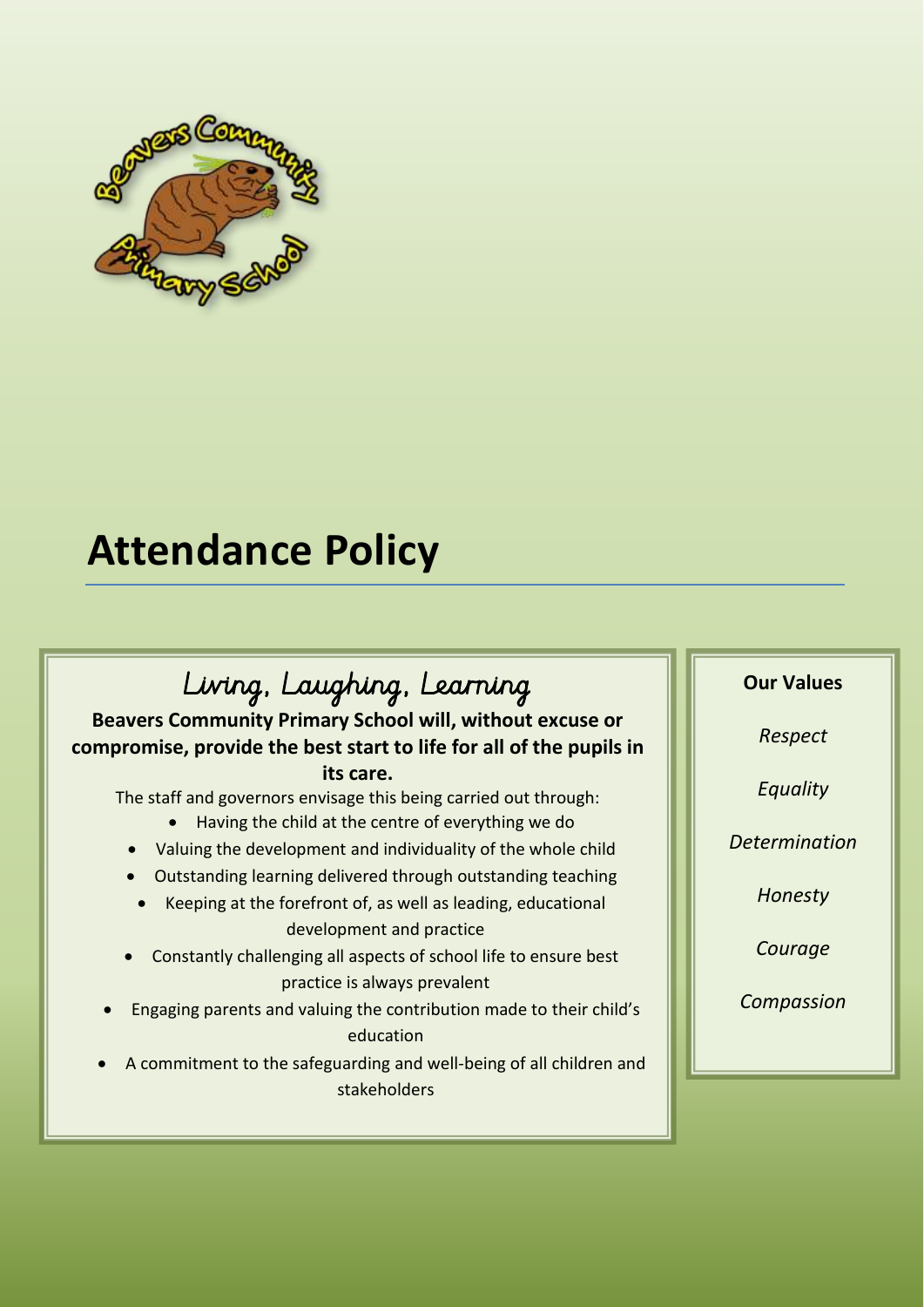

| <i><b>Introduction</b></i> |                      |                    |                    |  |
|----------------------------|----------------------|--------------------|--------------------|--|
| Approved                   | <b>Next Approval</b> | <b>Last Review</b> | <b>Next Review</b> |  |
|                            | Autumn 2022          | Spring 2019        | Autumn 2020        |  |

## **Introduction:**

Regular attendance at school promotes pupils well-being, maximises progress in learning and helps pupils reach their potential. The attendance pattern for all children is monitored weekly with the school seeking to work actively with parents to ensure a regular pattern is maintained. One of our basic principles is to celebrate success. Good attendance is fundamental to a successful and fulfilling school experience. It is our duty to promote 100% attendance for all children. For our children to take full advantage of the educational opportunities offered it is vital that our pupils are at school, on time, every day the school is open unless the reason for the absence is unavoidable.

All children have the right to an education and we have put in place appropriate procedures to support this. We believe that the most important factor in promoting good attendance is development of positive attitudes towards school and learning.

Good attendance is important because:

- statistics show a direct link between under-achievement and absence below 95%
- regular attenders make better progress, both socially and academically
- regular attenders find school routines, school work and friendships easier to cope with regular attenders find learning more satisfying
- regular attenders are most successful in transferring between primary school, secondary school, higher education and employment or training

The Governing Body and Headteacher, in partnership with parents have a duty to promote full attendance at school.

#### **As a school we aim to:**

- maintain an attendance rate of a *minimum* of 96%, pupils not of statutory school age will be subject to the same procedures as the whole school
- ensure that attendance is regularly monitored
- follow up and closely monitor the absence of persistent non-attenders
- reduce the rates of holiday absence and ensure that unauthorised absence is below 1%
- maintain parents' and pupils' awareness of the importance of regular attendance

## **Parental Responsibility**

Parents have a legal duty to ensure that their child attends school regularly and arrives on time. Full attendance is essential to the all-round development of a child and they should be allowed to take full advantage of educational opportunities available to them by law. Poor attendance undermines their education and sometimes, puts pupils at risk. The school might share the attendance percentage with parents at each parents' consultation meeting and more frequently where there are concerns. It is the parents' responsibility to contact the school on the first day their child is absent. This is a safeguarding matter so that all parties know that your child is safe. Pupils are expected to arrive between 8:30am and 8:50am, when the doors are open for 'softstart' and children go to class. All pupils who arrive late must report to the school office where they are registered.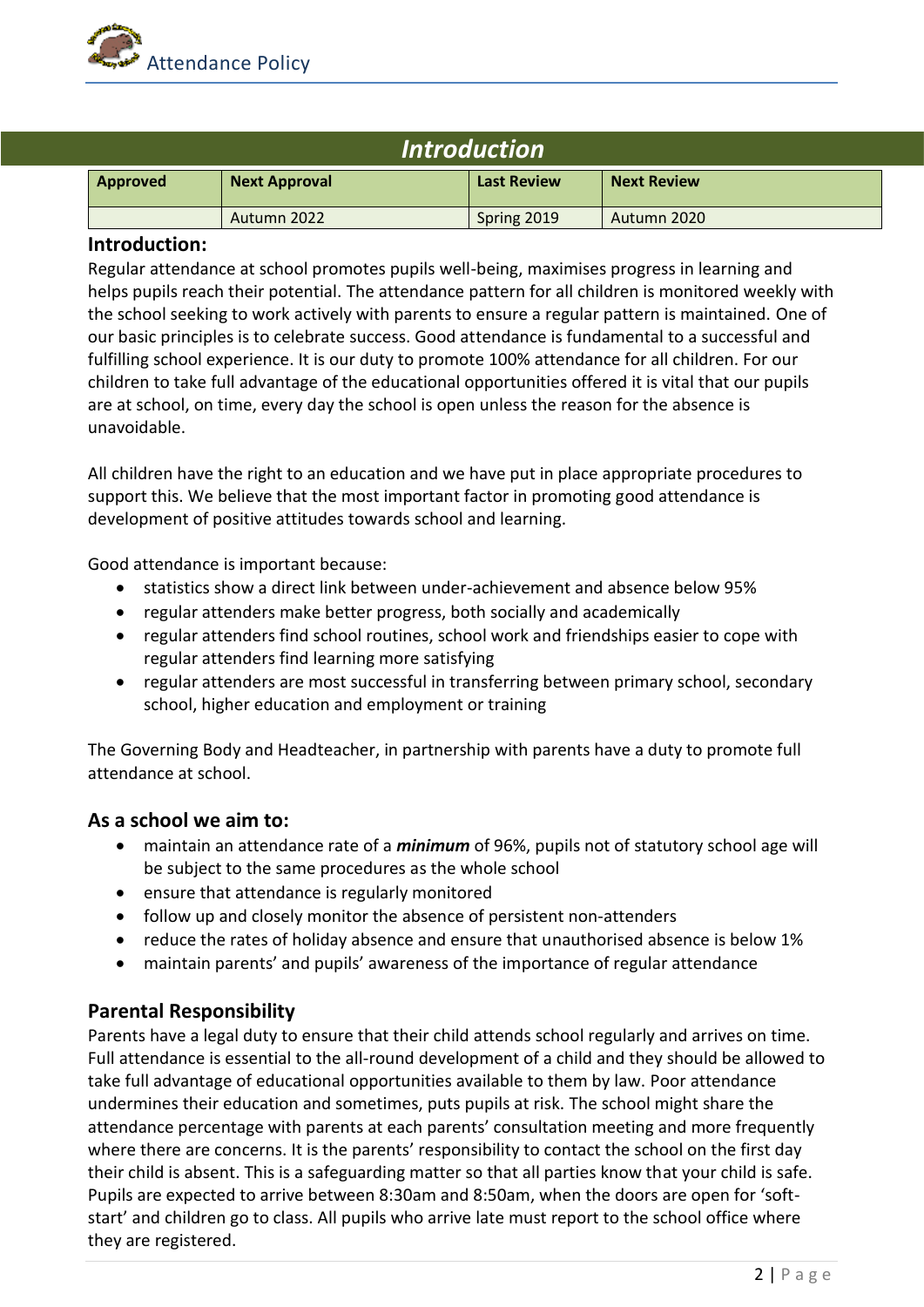

# **Parents can help us by:**

- telephoning the absence line, 0208 570 9347, option 1, on the first morning of all absences before 9:00am with the reason
- arranging dental and doctor's appointments out of school hours or during school holidays
- sending in a note explaining the reason for absence on your child's return to school after an illness
- keeping us updated by telephone, letter or email if your child has an extended period of absence due to illness
- ensuring contact details are up to date and providing school with **2 or more** emergency contact numbers
- discuss with school office/class teacher any planned absences well in advance and only request leave of absence if it is for an exceptional circumstance

## **We will:**

- promote and reward good attendance with pupils at all appropriate opportunities
- follow our procedure for checking and marking registers
- follow up unexplained absences by phone calls to parents on the first morning of absence
- endeavour to have **2 or more emergency contact numbers for each pupil**
- log any reasons for absence received by phone or personal visit
- consider any absence in line with this policy and Government's guidance before authorising or not
- remind parents of pupils with attendance below 90% that their child is then considered a persistent absentee
- ask parents to provide medical proof if their child is absent from school immediately before or after a school holiday

## **Punctuality**

- registration is at 8:45am for all children KS2 children and 8:50am for KS1. The school operates a 'soft-start' where Junior pupils can arrive at school from 8.30am and go straight to their classroom and Year 2 pupils can arrive from 8:40am and go straight to their classroom
- late arrival can cause children to feel anxious or upset
- it is important to be on time as the first few minutes of the school day are often used to give out instructions or organise schoolwork for the rest of the day
- if children miss this short but vital session, their work for the whole day may be affected. Late arrivals are disruptive to the whole class and often embarrassing for the child. We take the view there are no late children, only late parents
- parents of pupils who have patterns of lateness will be contacted to discuss the importance of good time-keeping and how this may be achieved

Arrival after the close of registration is marked as unauthorised absence in line with the government's guidance.

As part of the safeguarding procedures of the school, children who remain uncollected at the end of school time, will be placed in our BASH our After School Club. A fee for this provision will be charged to the parent.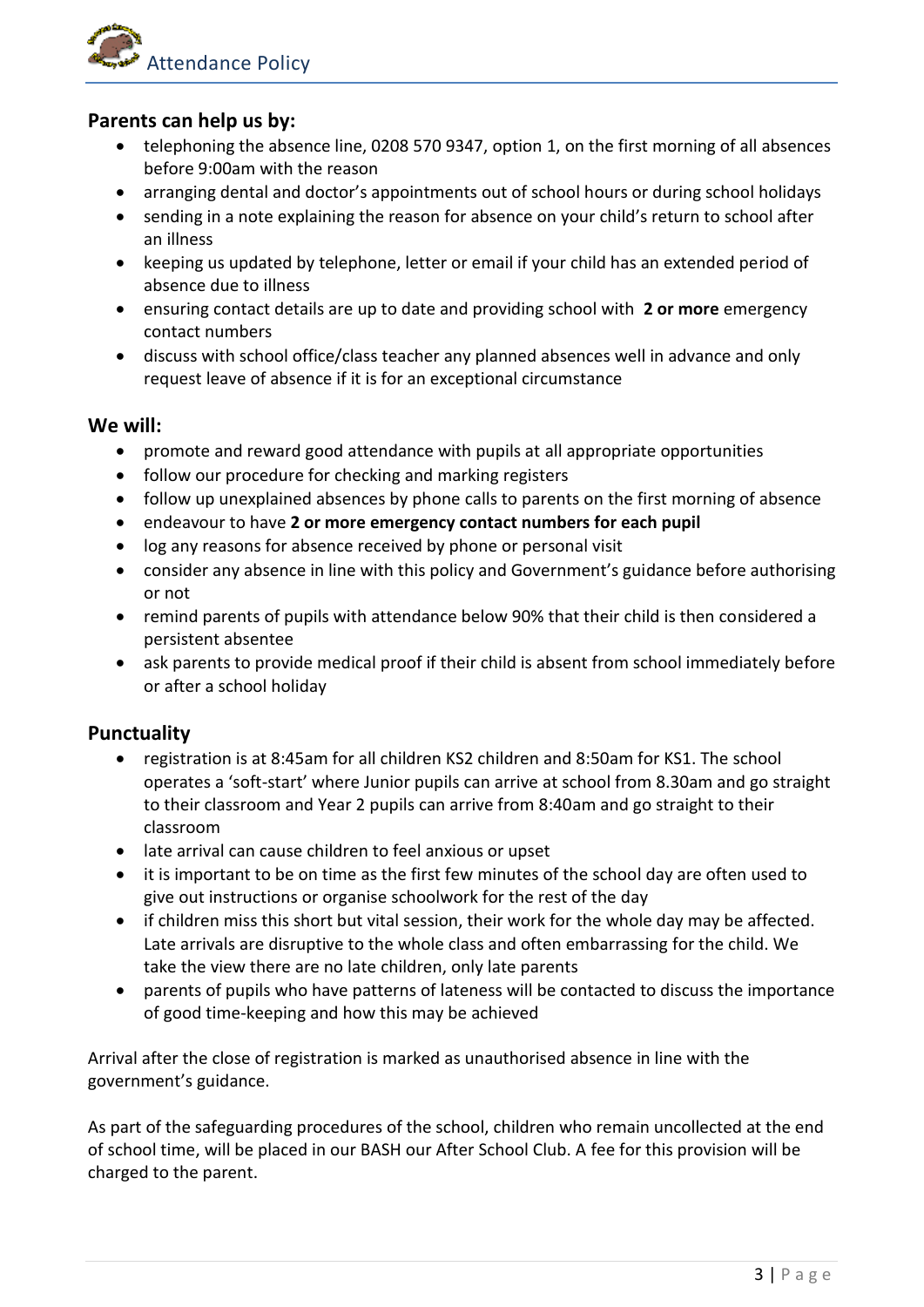

# **Action for low attendance**

Non-attendance is an important issue that is treated seriously. However, each case is different and the school acknowledges that no one standard response will be appropriate in every case. Consideration is given to all factors affecting attendance before deciding what intervention strategies to apply.

- In every case, early intervention is essential to prevent the problem from worsening. It is essential that parents keep the school fully informed of any matters that may affect their child's attendance.
- Prior to the engagement of Hounslow's Education Welfare Officer (EWO), the school may issue letters to parents clearly defining the concerns within school regarding a pupil's absence. It may also set up a parent meeting to discuss the pupil's absence. It is hoped that a quick response and change in levels of absence will prevent the need for ESW involvement.

| $96%$ High    | Excellent attendance. This will help all aspects of your child's             |  |
|---------------|------------------------------------------------------------------------------|--|
|               | achievement and life in school. This will give them a good start in life and |  |
|               | supports a positive work ethic.                                              |  |
| 95 - 96%      | Good attendance. We would like parents to focus on improving                 |  |
| Above average | attendance to move to excellent attendance at school.                        |  |
| 94 - 95%      | Overall attendance is broadly average. Attendance may begin to affect        |  |
| Average       | your child's achievement at school.                                          |  |
| $93 - 94%$    | Poor attendance is likely to affect achievement at school. School contact    |  |
| Below average | parent directly to seek ways of working together to improve attendance.      |  |
| Below 93%     | Low Absence is causing serious concern. It is highly likely to affect        |  |
|               | attainment and progress and is disruptive to the child's learning.           |  |
|               | Meetings between home and school to share strategies for improvement         |  |
|               | will be called. If improvement is not achieved a referral is made to the     |  |
|               | (EWO). A Fixed Penalty Notice will be considered where absence is not        |  |
|               | authorised.                                                                  |  |

For all children, we have a stepped approach to taking action. It will not always be appropriate to progress through all of these steps or even to carry them out in the order listed.

- responsible staff will use discretion and consider each case carefully
- where there has been no contact from parents, we will initiate first day calling for all pupils
- for pupils with attendance below 90% there will be a discussion with the EWO at our regular half termly meeting
- we will monitor trends in pupil attendance and punctuality, including our vulnerable groups
- we will request for parent/carer to meet with school staff
- if appropriate, will initiate procedures to access support from other agencies

Education Welfare Officer (EWO) actions may include:

- home visits
- multi agency meetings
- issuing a parenting contract
- sign posting to supportive agencies
- issue a Fixed Penalty Notice
- court action for poor attendance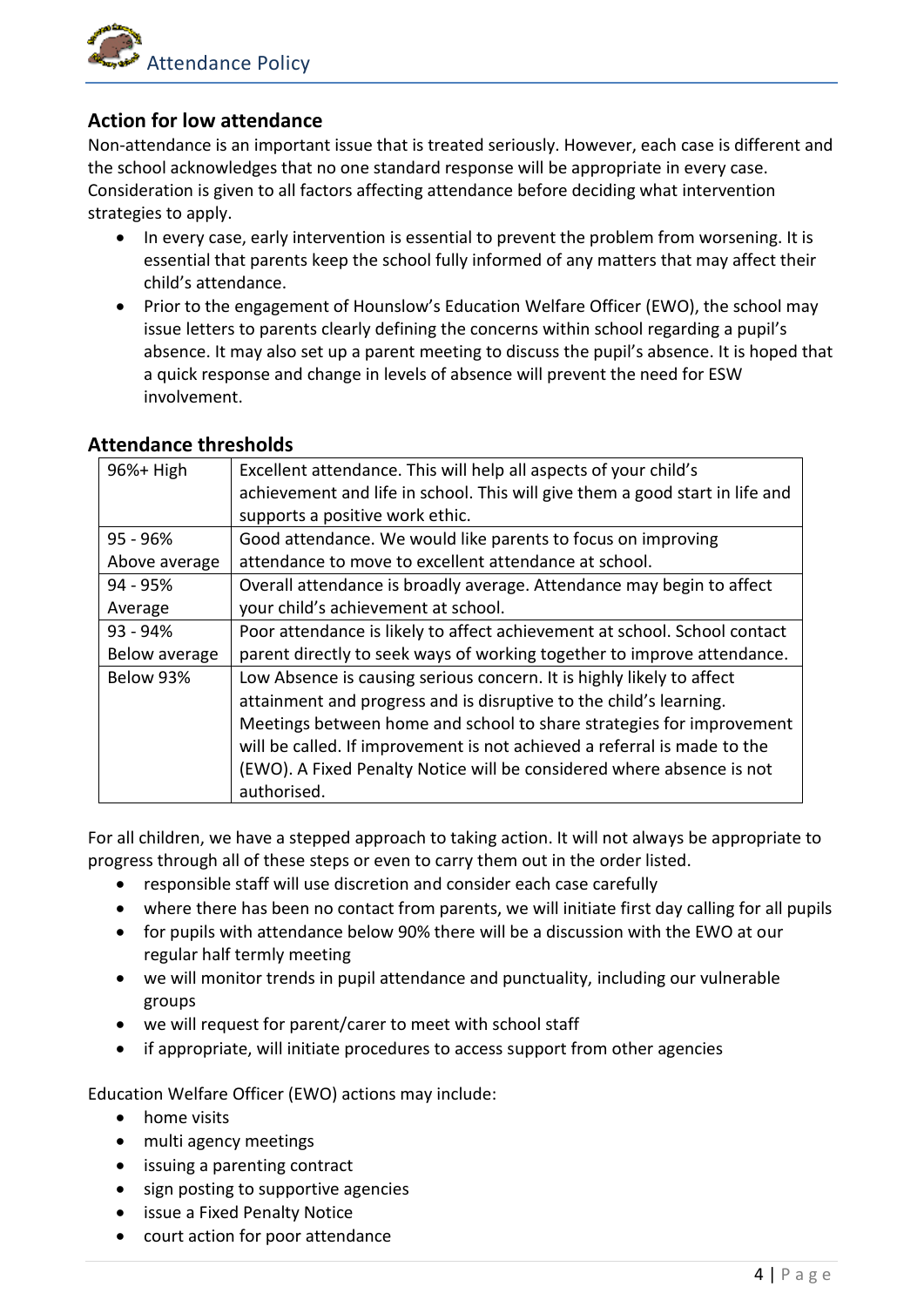

# **Definitions**

Every half-day absence has to be classified by the school as either 'authorised' or 'unauthorised'. This is why information about the cause of each absence is always required.

# **Authorised Absence**

An absence is classified as authorised when a child has been away from school for a legitimate reason and the school has received notification from a parent or carer. For example, if a child has been unwell and the parent writes a note, email or telephones the school to explain the absence.

# **Religious Observance**

One day per year will usually be classified as authorised for religious observance.

# **Unauthorised Absence**

An absence is classified as unauthorised when a child is away from school without the permission of the Headteacher. Unauthorised absences are those, which the school does not consider reasonable and for which no authorisation has been given. Unauthorised absences are an offence and can be liable to legal action or a fixed penalty fine. The following reasons are examples of the kinds of absence that will not be authorised:

- parents keeping children off school unnecessarily
- absences that have not been properly explained
- travel during term-time, including family holidays, that have not been agreed
- repeated or persistent non-specific illness, for example, 'poorly/unwell'
- absence of other siblings if one child is ill
- absence because a parent is ill (alternative arrangements should be made to get children to school)
- oversleeping
- inadequate clothing/uniform
- confusion over school term and holiday dates
- medical and/or dental appointments of more than half a day without very good reason
- child's and/or family birthdays
- any routine family event or trip, for example, shopping
- where absence claimed as illness occurs either side of a school holiday, medical proof will be sought. Without this proof the absence will not be authorised

The school will instruct the Local Authority to issue a Fixed-Penalty notice for any unauthorised travel during term-time.

## **The Law**

Parents have a statutory duty to ensure that their children are properly educated. When your child is registered at a school, parents, carers or guardians must ensure the regular and full time attendance of their child. Parents are warned that if they take their child out of school without permission the Local Authority has the power to issue Fixed-Penalty Notices in respect of unauthorised absences. Penalty notices can be issued to each parent and for each child. The Penalty is payable within 28 days, but reduced if paid within 21 days. (Anti-Social Behaviour Act 2004). If holiday absence is repeated, matters can escalate and fines can be increased to both parents.